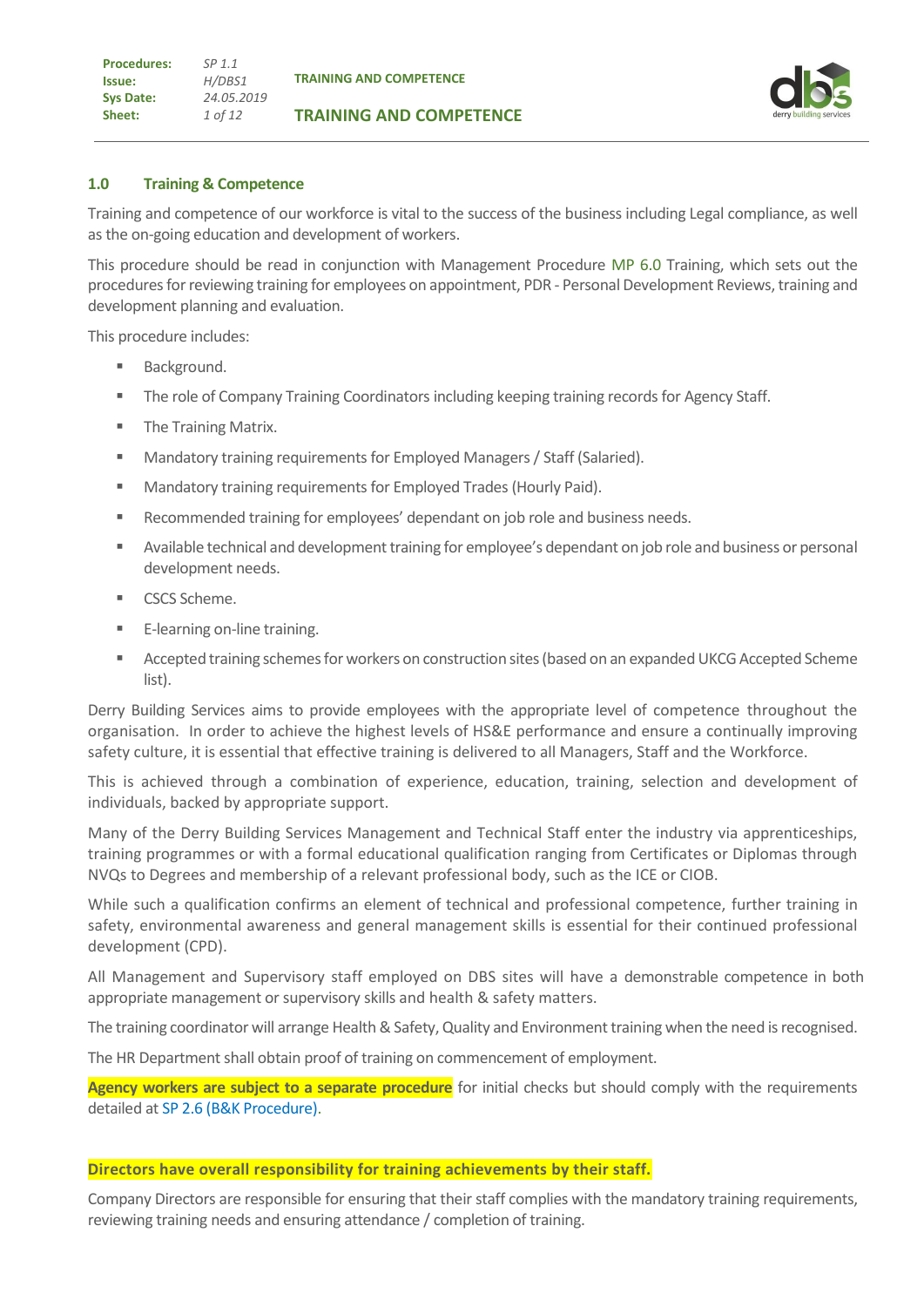

MP 6.0 provides further details. They may appoint a Training Coordinator to assist in this.

Managers at all levels are responsible for assessing and meeting the on-going training needs of their staff to satisfy Project specific requirements.

## **2.0 Training Records**

Training records are held centrally by the training coordinator.

#### **Training Coordinator**

- Completing monthly staff changes spread sheet to record new-starters, leavers and joiners including Regional and Group Company transfers.
- Maintaining the training records for their Company.
- Coordinating allocation of training places with the Group Health & Safety Department.
- Requesting training.
- Coordinating CSCS or other Competence requirements and assessments including Professional qualifications and memberships.
- Providing copies of training certificates to the Group Health & Safety Department for any locally procured or in-house training / assessments.

## **Training Matrix**

A health & safety training framework is provided in the form of a training matrix which provides general guidelines. These are listed against five broad job roles.

The Training Matrix summarises requirements and training which has been established for a number of years and is based on:

- **EXEC** Legal requirements.
- What is stated in our Policies and Procedures and required for compliance with these.
- HSE / Insurance / Industry Guidelines.
- Client / Contractor Requirements.
- Historical training which is maintained.

The specific training needs of individuals are identified and delivered through the following mechanisms:

- Maintenance of a training programme (Matrix) and an internal training database.
- Provision of staff development programmes.
- Annual performance reviews for all staff.
- Pre-appointment assessments to identify gaps in knowledge.
- Awareness training and guidance on the application of the Safety Management System.
- Delivery of specialist competence and health & safety training including classroom and e-learning.
- **EXECT** Accredited industry courses run in-house and as open courses and in-house training by accredited trainers.
- Induction to raise awareness of specific issues relating to the organisation and workplace.
- Health & safety monitoring.
- Recommendations arising from re-active monitoring.
- Business needs.

**Mandatory training requirements should be achieved or subject to a training plan to be implemented within 12 months of appointment to the relevant job role.**

**Any Manager left in sole charge of a site for more than 3 consecutive days must have attended Procedure training – which should be completed / booked within 3 months of commencing employment.**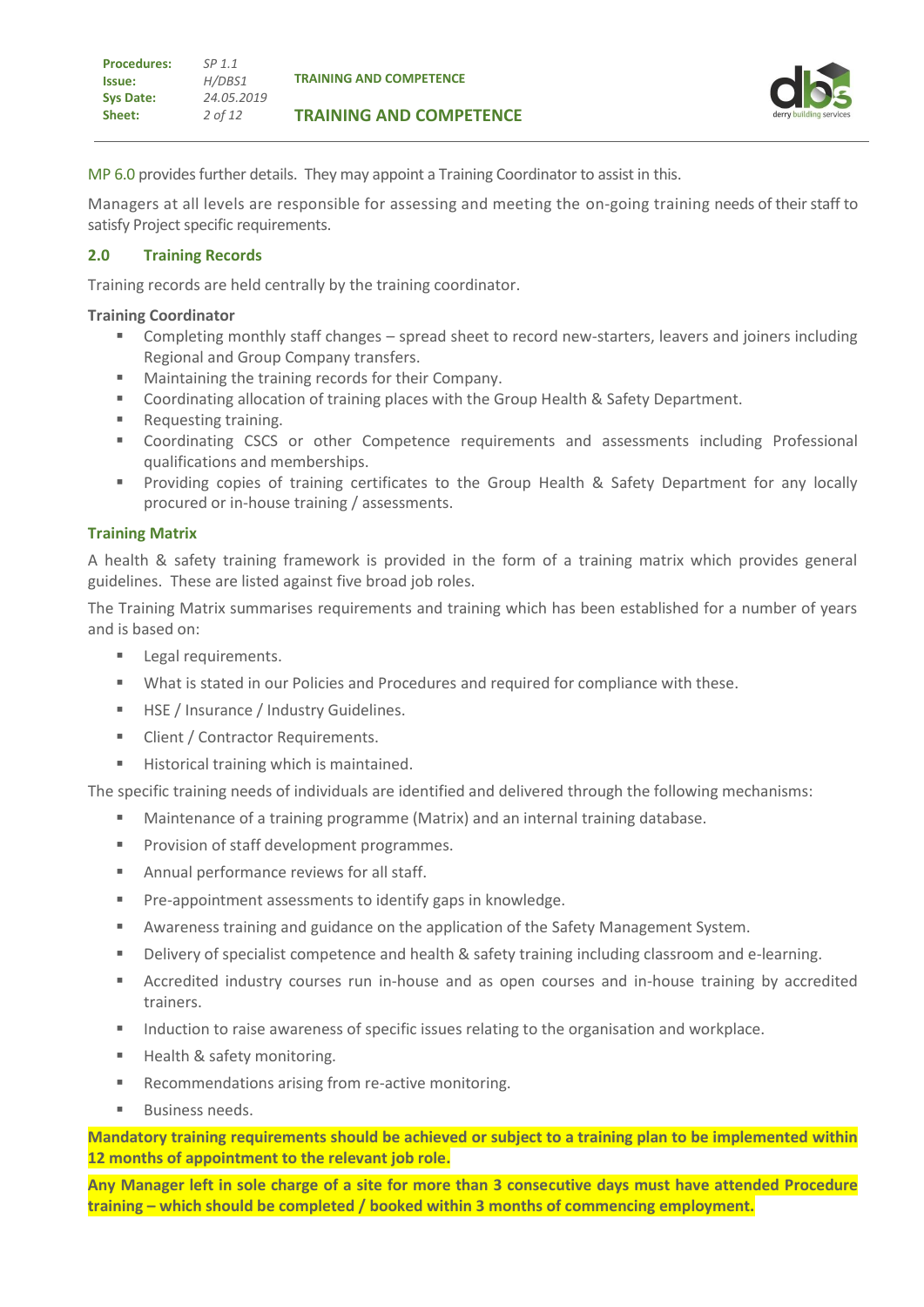The Training Matrix Part 1 is Mandatory Training for all DBS by job role to fulfil Legal Compliance requirements and in accordance with Group Policies and Procedures.

Part 2 covers the training requirements by job role specific to DBS:

- Mandatory Training by job role. Some 'Mandatory' training requirements may be Client-specific.
- **EXECOMMENDED Recommended training which forms part of personal development and continuing professional** development.
- Available training normally technical training related to job roles and responsibilities.

The matrix also provides guidelines when assessing sub-contractor competence.

Course summaries are available from the Health & Safety Department who manage training standards and training providers / organisations.

## **Training Requirements**

Derry Building Services has a 'blended' approach to training – using a combination of providers and 'channels' including:

- Accredited training e.g. C-Skills (CITB) / IOSH / HSE First Aid, CPCS, IPAF, UKATA, FPA, etc. run by accredited training providers;
- **E** Industry Training non-accredited courses provided by industry organisations or specialist training organisations e.g. manual handling, driver safety, etc.
- 'In-house' training which includes courses which have no Accreditation requirements, are generally provide by Lincsafe, Bowmer & Kirkland or DBS trainers, and are tailored to our business needs e.g. Health & Safety Procedures, and Management of Lifting Operations.

Delivery 'channels' comprise:

- Face to face / classroom based courses which can be run at our premises 'in-house' or by accredited / nonaccredited training providers or at open courses provided by the trainers;
- **Practical training and assessment by specialist training providers;**
- E-learning for short courses CSCS test, UKATA Asbestos Awareness 12-month refresher, DSE, Office Safety, Expectant Mothers, Fire Safety, Manual Handling, Slips, Trips & Falls, Driving Safely, Bribery Act, Equality & Diversity and Stress Awareness (Managers). 'Loan' laptops are available from the Health & Safety Department for staff who do not normally have access to a computer.
- Site-based training e.g. traffic marshal, tower crane familiarisation, etc.

We can also organise courses for Client personnel and Agency staff which may be re-charged.

#### **Training Nominations / Planning**

All training course nominations should be with the approval of the Company Director.

It is a procedures requirement that training is assessed against the Training Matrix:

- 1. On appointment / promotion (appointment being conditional on proof of certain qualifications)
- 2. At PDR Personal Development Review by Director
- 3. On appointment to a Project by the Contracts Manager to ensure Legal compliance in allocating Project Roles & Responsibilities.

#### **Non-Attendance / Cancellation**

#### **Cancellation must be authorised by the Company Director.**

**If any person is unable to attend there will be no charge provided a substitute trainee is provided by the Company or someone is available from a waiting list at least 14 days prior to the date of the course.**

**Cancellation within 14 days may incur a charge if the place cannot be filled at short notice.**

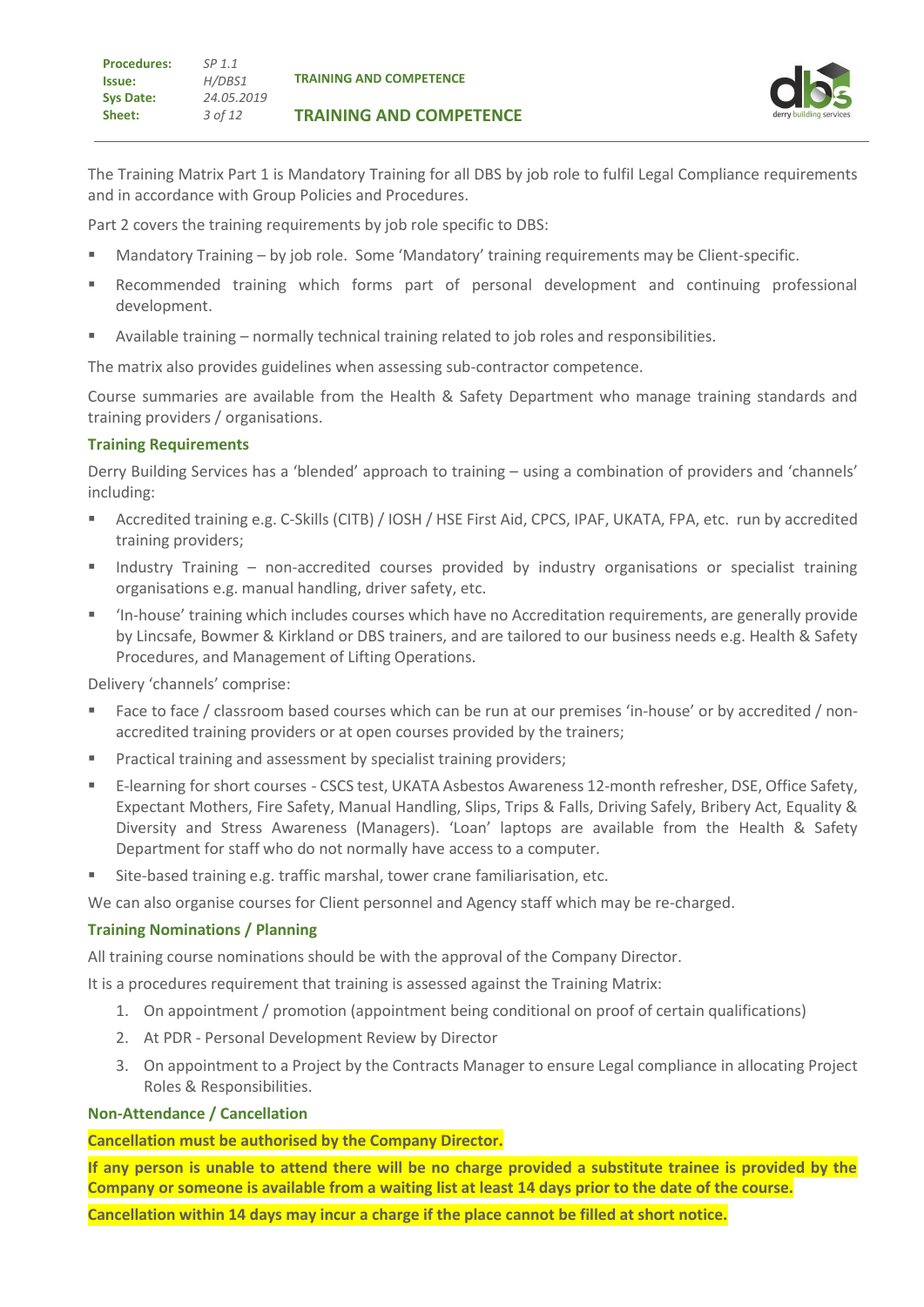**TRAINING AND COMPETENCE**



**Any no-show or cancellation without substitution shall be recharged to the Company and trigger e-mail to Director.**

#### **Competence Schemes – Accepted Qualification / Skills Cards**

The appropriate CSCS card will be obtained and NVQ qualifications achieved where necessary by Company employees. Employee CSCS scheme records are administered in house and by the Group Health & Safety Department.

All tradesmen and operatives including labour provided by agencies, employed on DBS sites will have a demonstrable skill level incorporating health & safety – including a current CSCS or equivalent card.

Evidence of a touch screen test (pass confirmation letter) is valid for a maximum of **6 months** from the date of the test.

Sub-contractor and Agency labour / trades have their training / competence cards checked during site induction and records are kept on site.

To help eliminate fraud CSCS Cards can be checked by the Health & Safety Department using:

<https://www.citb.co.uk/cards-testing/how-do-i-check-card-details/online-card-checker/>

or sites may check CSCS Smartcards using the free CSCS Go Smart App for android phones <https://www.citb.co.uk/cards-testing/how-do-i-check-card-details/online-card-checker/> .

Derry Building Services has adopted a list of operative record schemes as meeting the minimum requirement for both skill and health & safety competence. This list is based on industry accepted schemes and training standards and is kept under review and updated accordingly.

Where plant operation is expected e.g. the driving of a fork lift truck by a bricklayer, the relevant plant operator's card is required in addition to the appropriate skills card.

A list of accepted or equivalent Schemes is attached at table 1.

Equivalent foreign National Schemes will be assessed on an individual basis and should be referred to the Health & Safety Department for clarification. In-house / other qualifications should be reviewed by the Health & Safety Department for adequacy.

Where a trade is not covered by an existing record scheme a Derry Building Services Project / Site Supervisor should assess the application and validity of any specialist training or Registration scheme.

The Health & Safety Department will assist in this assessment and may impose further training requirements.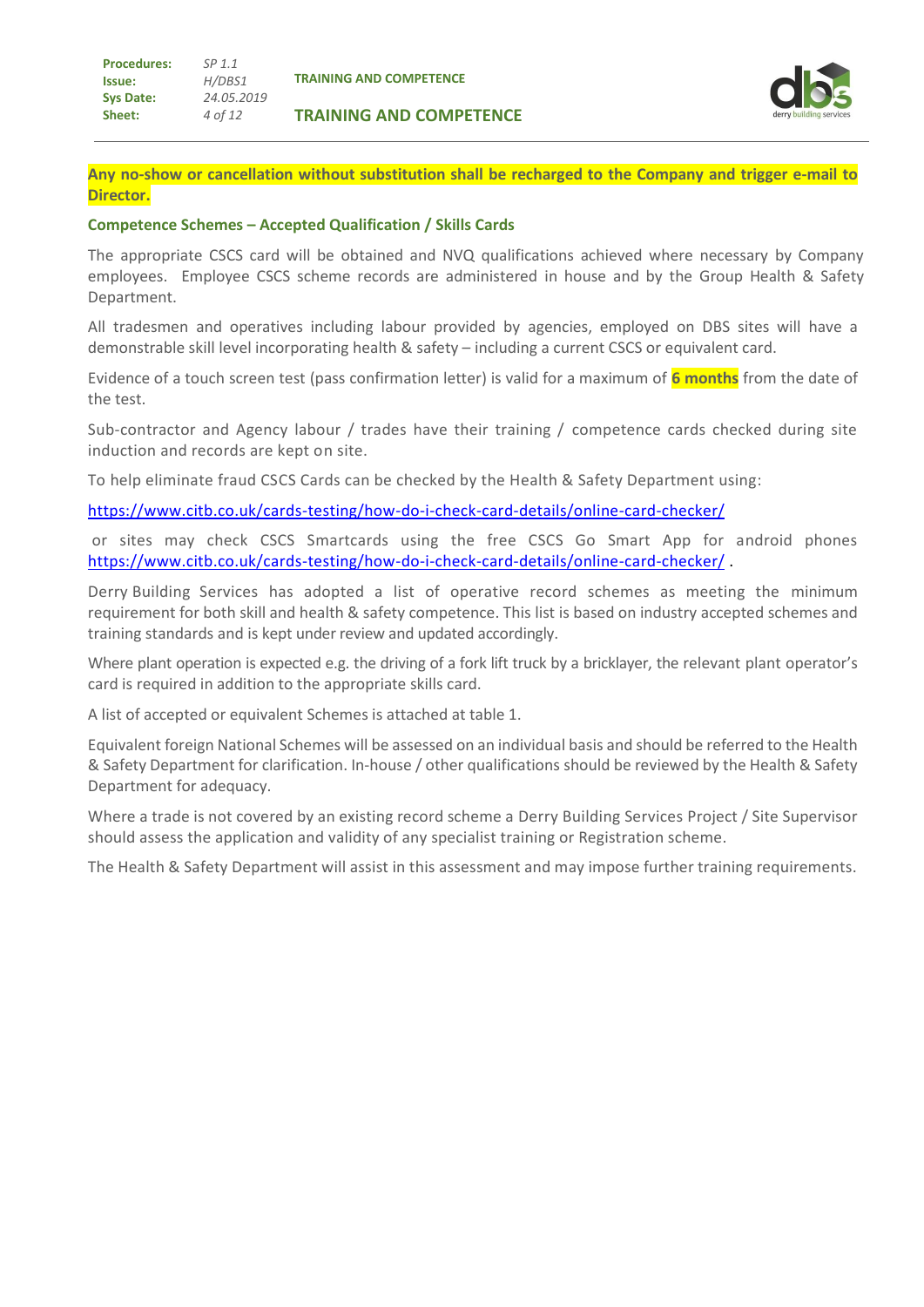**Procedures: Issue: Sys Date: Sheet:** *SP 1.1 H/DBS1 24.05.2019 5 of 12*

**TRAINING AND COMPETENCE**



#### **Construction Related Occupation (CRO) card – 'White Card'**

CSCS stopped issuing CRO cards from 31st March 2017.All CRO cards expired on 30th September 2017. All related occupation cards issued by Partner Card Schemes (SKILLcard (Construction Related Occupation); ECS (Related Disciplines); JIB-UK PHMES (Plumbing Related Occupation) will remain valid until their expiry date.

Where an occupation is not construction related or no suitable alternative qualification exists, a CSCS card will no longer be issued and it will be the responsibility of site supervisors and managers to ensure these workers are properly supervised and managed.

Most card holders will be asked to move to one of CSCS's Partner Card Schemes that are more appropriate for their occupation. Where their occupation is not construction related or no suitable qualifications exist, a CSCS card will no longer be issued. In this case they should provide evidence of an accepted scheme within their own trade / industry which demonstrates competence, safety awareness training and product familiarisation where required.

Genuine 'low-risk' non-construction workers should only be allowed to work in construction environments under close supervision of site management. This supervision requirement may be relaxed I low risk situations – areas with safe access / escape and handed over to the client or fit-out contractor. A visitor induction should be completed. Examples include F&FE installers in completed buildings.

#### **GQA Q Card**

GQA Q-card is a formal partner of the Construction Skills Certification Scheme. GQA Qualifications is an Awarding Organisation for specialist sectors and occupational roles originally focused on the Glass, Construction, Coating and Print industries.

These are becoming more common since CRO CSCS cards have been withdrawn.

In addition to CSCS Q-cards for glass and glazing related occupations, this agreement also extends access to the GQA CSCS card for those achieving a GQA Construction related Qualification (relevant NVQ's), including, but not limited to, occupations such as Labourers, Bricklayers, Steel Fixers, Metal Deck Installers, Stud Welders, Plasterers, and Site Supervisors.

A comprehensive list is available here[: http://gqaqualifications.com/construction-related-occupations/](http://gqaqualifications.com/construction-related-occupations/)



The GQA CSCS Q-card indicates that the card-holder has demonstrated knowledge and skills in accordance with national occupational standards, with information on achievements, and any related GQA accredited training, being accessible by scanning the QR-code on the front of the card by using a barcode reader app from any smartphone with a data connection.

Cards can also be validated by calling the GQA Office on 01142 720033.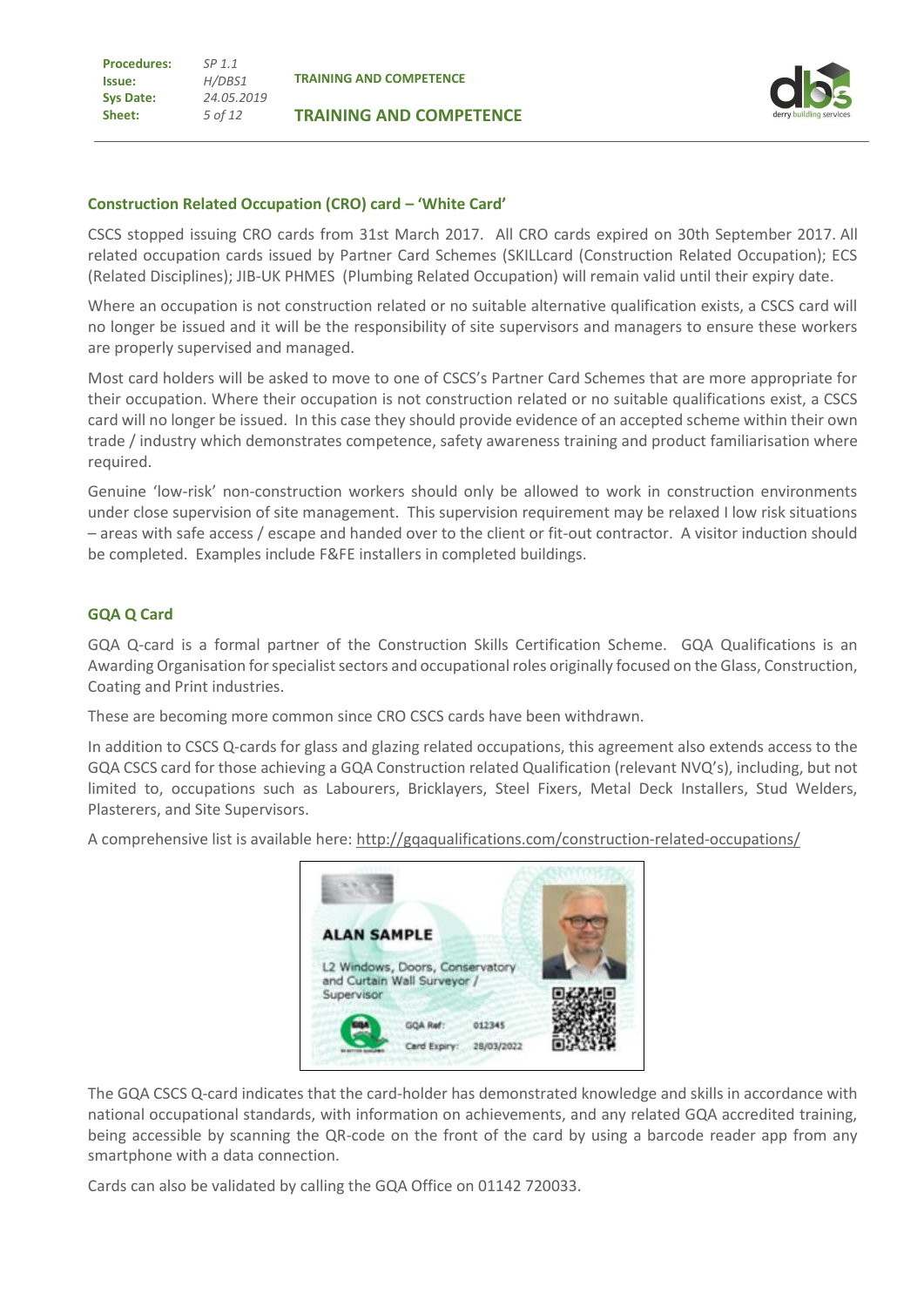**Sheet:**

*24.05.2019* 6 of 12 **TRAINING AND COMPETENCE**



| <b>Training Matrix Part 1: Derry Building Services Construction Training Requirements</b> |                    |                         |                                                                 |                                            |                                                  |                         |                         |  |  |
|-------------------------------------------------------------------------------------------|--------------------|-------------------------|-----------------------------------------------------------------|--------------------------------------------|--------------------------------------------------|-------------------------|-------------------------|--|--|
| <b>Training</b>                                                                           | Renewal<br>(Years) | <b>Director</b>         | <b>Operations /</b><br>Contracts /<br>Project<br><b>Manager</b> | <b>Site Manager /</b><br><b>Supervisor</b> | <b>Nominated</b><br>Role /Job<br><b>Specific</b> | <b>Site Staff</b>       | <b>Trainee</b>          |  |  |
| Company Induction                                                                         | n/a                | $\boxed{\mathbf{N}}$    | ☑                                                               | $\boxed{\triangledown}$                    | $\overline{\boxtimes}$                           | $\boxed{\text{M}}$      | $\boxed{\text{M}}$      |  |  |
| Bowmer & Kirkland Group Induction <sup>2</sup>                                            | n/a                | $\boxed{\text{M}}$      | $\boxed{\mathbf{v}}$                                            | $\triangledown$                            | $\boxed{\mathbb{Z}}$                             | $\boxed{\text{M}}$      | $\triangleright$        |  |  |
| Health & Safety Procedures                                                                | Updates            | $\boxed{\mathbf{v}}$    | $\boxed{\text{M}}$                                              | $\boxed{\mathbf{v}}$                       | $\boxed{\mathcal{N}}$                            | $\boxed{\mathbf{v}}$    | $\boxed{\text{M}}$      |  |  |
| <b>IOSH Directing Safely</b>                                                              | 5                  | $\boxed{\triangledown}$ |                                                                 |                                            |                                                  |                         |                         |  |  |
| SMSTS (Construction)                                                                      | 5                  |                         | $\boxed{\mathbf{v}}$                                            | $\boxdot$ Mgr                              |                                                  |                         |                         |  |  |
| Supervising Safely / SSSTS (Construction)                                                 | 5                  |                         |                                                                 | $\boxdot$ Spvr                             |                                                  |                         |                         |  |  |
| CSCS-Construction staff / trades ONLY                                                     | 5                  | $\boxed{\triangledown}$ | $\boxed{\mathbf{v}}$                                            | $\triangledown$                            | $\boxed{\mathbb{Z}}$                             | $\boxed{\triangledown}$ | $\overline{\mathbf{M}}$ |  |  |
| First Aid                                                                                 | 3                  |                         |                                                                 | $\boxed{\mathbb{Z}}$                       | $\boxed{\mathcal{N}}$                            |                         |                         |  |  |
| Defibrillator (stand-alone valid 12 months)                                               | 3                  |                         |                                                                 | R                                          | R                                                |                         |                         |  |  |
| FPA Hot Works (Tesco / Retail)                                                            | 5                  |                         |                                                                 | R                                          | $\boxed{\mathcal{N}}$                            |                         |                         |  |  |
| UKATA Asbestos Awareness Cat A                                                            | 1                  |                         | A                                                               | $\boxed{\mathbf{N}}$                       | $\boxed{\mathbf{M}}$                             |                         |                         |  |  |
| UKATA Asbestos Awareness e-learn refresher                                                | 1                  |                         | A                                                               | $\boxed{\mathbf{N}}$                       | $\boxed{\mathbf{v}}$                             |                         |                         |  |  |
| <b>Temporary Coordinator</b>                                                              | 5                  |                         | A                                                               | $\mathsf{A}$                               | $\boxed{\mathbf{v}}$                             |                         |                         |  |  |
| Site Traffic Controller                                                                   | n/a                |                         |                                                                 |                                            | $\boxed{\mathbf{v}}$                             |                         |                         |  |  |
| Accident & Incident Investigation                                                         | n/a                |                         | R                                                               | $\triangledown$                            | $\boxed{\mathbf{v}}$                             |                         |                         |  |  |
| CAT / Genny                                                                               | n/a                |                         |                                                                 | $\mathsf{A}$                               | $\mathsf{A}$                                     |                         |                         |  |  |
| Bribery Act e-learn <sup>2</sup>                                                          | n/a                | R                       | $\mathsf{R}$                                                    | R                                          | R                                                | $\overline{R}$          |                         |  |  |
| Driver Safety e-learn                                                                     | n/a                | R                       | R                                                               | R                                          | R                                                | R                       | R                       |  |  |

▪ **CSCS Card should be correct category for job role. Green Cards 'General Operative' are being phased out from 2014 and cannot be renewed – only upgraded.**

▪ **These courses are part of 'compliance' with HR Policy for relevant managers**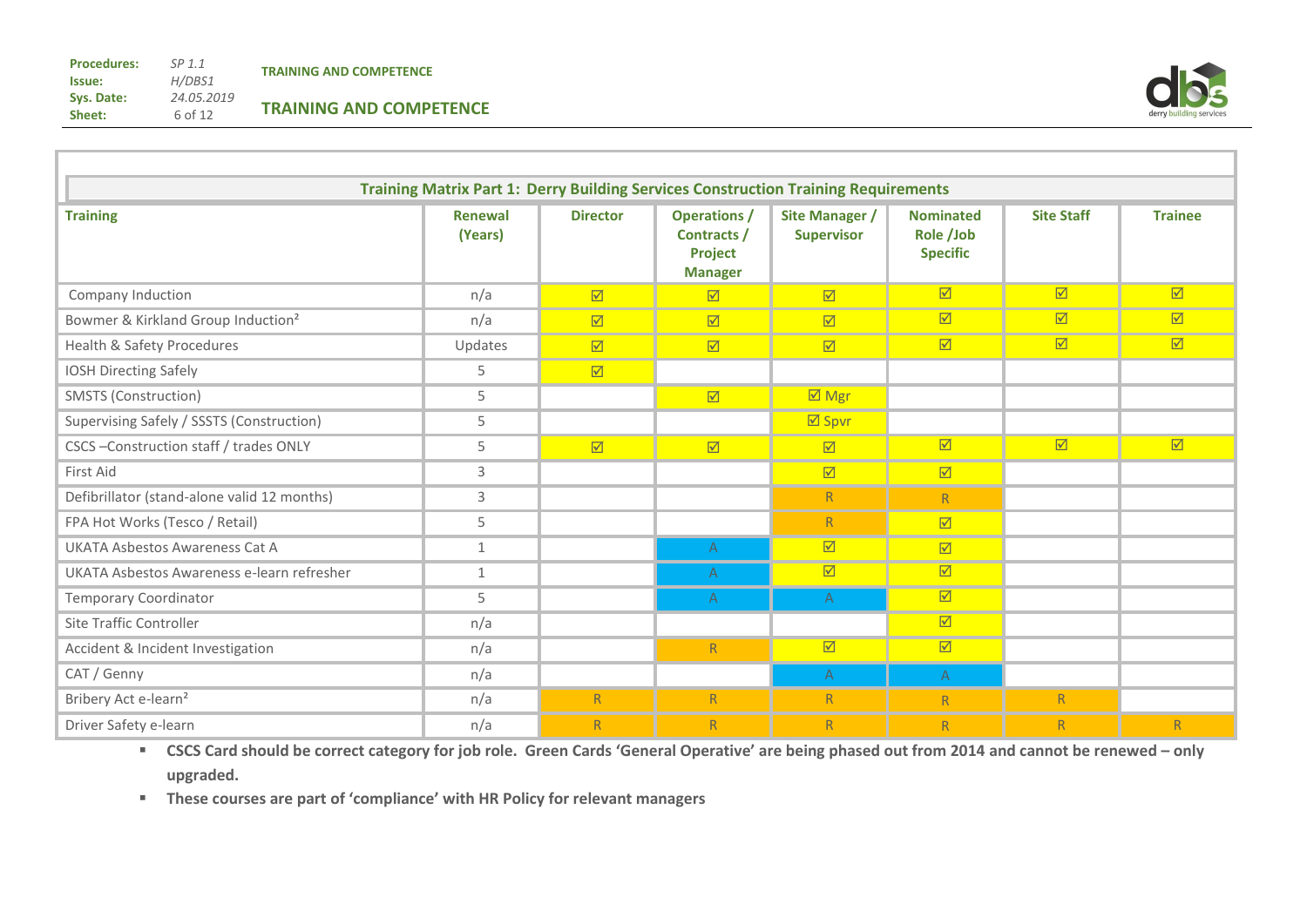

| <b>Training Matrix Part 2: Derry Building Services Construction Training Requirements</b> |                           |                 |                         |                                                                       |                                     |                                                   |                         |                                                       |
|-------------------------------------------------------------------------------------------|---------------------------|-----------------|-------------------------|-----------------------------------------------------------------------|-------------------------------------|---------------------------------------------------|-------------------------|-------------------------------------------------------|
| <b>Training</b>                                                                           | <b>Renewal</b><br>(Years) | <b>Duration</b> | <b>Director</b>         | <b>Operations /</b><br>Contracts /<br>Project<br><b>Manager</b>       | <b>Site Manager</b><br>/ Supervisor | <b>Nominated</b><br>Role / Job<br><b>Specific</b> | <b>Site Staff</b>       | Commercial /<br><b>Engineering /</b><br>Design / etc. |
| Health & Safety Leadership OAH                                                            | $\overline{\phantom{a}}$  | $\mathbf{1}$    | $\overline{\mathbf{M}}$ | $\overline{\mathbf{M}}$                                               |                                     |                                                   |                         |                                                       |
| <b>NEBOSH Qualification</b>                                                               | $\overline{\phantom{a}}$  | Varies          |                         | $\mathsf{A}% _{\mathsf{A}}^{\prime}=\mathsf{A}_{\mathsf{A}}^{\prime}$ |                                     | A                                                 |                         |                                                       |
| <b>Internal Audit</b>                                                                     | $\overline{\phantom{a}}$  | $\frac{1}{2}$   |                         |                                                                       |                                     | $\overline{\mathbf{M}}$                           |                         | $\mathsf{A}$                                          |
| Waste Management                                                                          | $\overline{\phantom{a}}$  | $\frac{1}{2}$   |                         |                                                                       |                                     | R                                                 |                         | $\mathsf{A}$                                          |
| Waste Electrical and Electronic Equipment                                                 | $\overline{\phantom{a}}$  | $\frac{1}{2}$   |                         |                                                                       |                                     | $\mathsf{A}$                                      |                         | $\mathsf{A}$                                          |
| <b>Construction Skills Health and Safety Awareness</b>                                    | 5                         | $\mathbf{1}$    |                         |                                                                       |                                     |                                                   | $\overline{\mathbf{M}}$ |                                                       |
| <b>CDM 2015 General Awareness</b>                                                         | $\overline{\phantom{a}}$  | $\frac{1}{2}$   | $\overline{R}$          | ${\sf R}$                                                             | $\overline{\mathbf{M}}$             | $\overline{R}$                                    | R                       | $\overline{R}$                                        |
| CDM 2015 Design Coordination                                                              | $\overline{\phantom{a}}$  | $\frac{1}{2}$   | A                       | A                                                                     | $\mathsf{A}$                        | $\overline{\mathbf{M}}$                           |                         | $\overline{\mathbf{M}}$                               |
| Management of Lifting Operations                                                          | $\overline{\phantom{a}}$  | $\mathbf{1}$    |                         | $\mathsf{A}$                                                          | $\mathsf{A}$                        | $\mathsf{A}$                                      |                         |                                                       |
| Temporary Works Thomas Telford to 9/2014                                                  | 5                         | $\mathbf{1}$    |                         | A                                                                     | A                                   | $\overline{\mathbf{M}}$                           |                         |                                                       |
| Temporary Works C-Skills (9/2014 on)                                                      | 5                         | $\overline{2}$  |                         | A                                                                     | A                                   | $\overline{\mathbf{M}}$                           |                         |                                                       |
| Temporary Works Awareness (Low risk)                                                      | 5                         | $\mathbf{1}$    |                         | A                                                                     | A                                   | $\overline{\mathbf{M}}$                           |                         |                                                       |
| Fire Marshall / Fire Warden                                                               | <b>Business</b><br>Need   | $\frac{1}{2}$   |                         |                                                                       |                                     | $\overline{\mathbf{M}}$                           |                         |                                                       |
| Fire Safety e-learn                                                                       | <b>Business</b><br>Need   | 120 mins        |                         |                                                                       |                                     | $\overline{A}$                                    |                         |                                                       |
| FPA Hotworks Training                                                                     | 5                         | $\mathbf{1}$    |                         |                                                                       |                                     | $\overline{\mathbf{M}}$                           |                         |                                                       |
| <b>Manual Handling</b>                                                                    | $\overline{2}$            | $\frac{1}{2}$   |                         |                                                                       |                                     | $\overline{\mathbf{M}}$                           | $\overline{\mathbf{M}}$ |                                                       |
| Manual Handling e-learn                                                                   | 2 max                     | 60 mins         |                         |                                                                       |                                     | A                                                 | A                       |                                                       |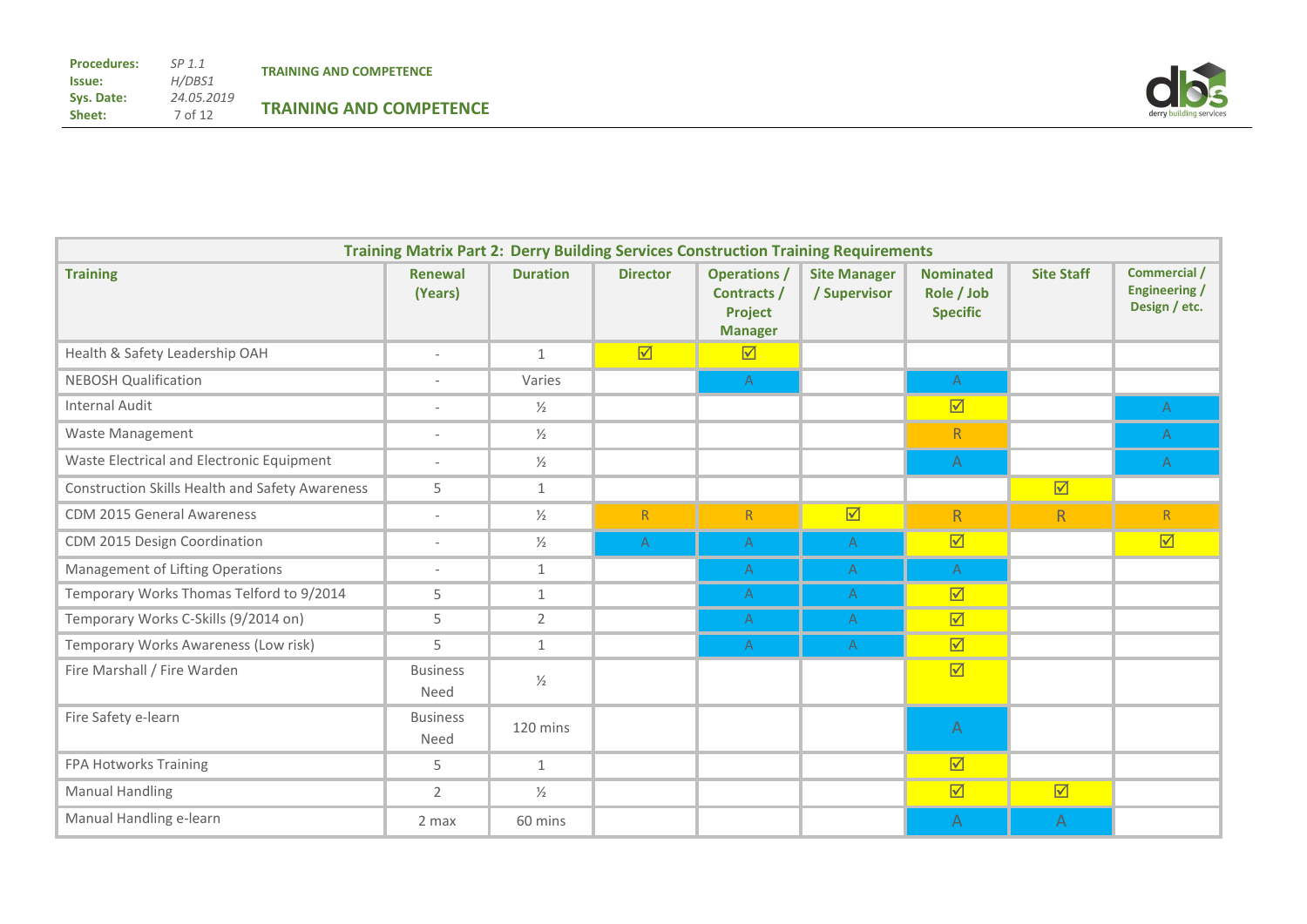**Procedures: Issue: Sys. Date: Sheet:**

*SP 1.1 H/DBS1 24.05.2019* 8 of 12



| <b>Training</b>                              | <b>Renewal</b><br>(Years) | <b>Duration</b> | <b>Director</b> | <b>Operations /</b><br>Contracts /<br><b>Project</b><br><b>Manager</b> | <b>Site Manager</b><br>/ Supervisor | <b>Nominated</b><br>Role / Job<br><b>Specific</b>                  | <b>Site Staff</b>       | <b>Commercial /</b><br><b>Engineering /</b><br>Design / etc. |
|----------------------------------------------|---------------------------|-----------------|-----------------|------------------------------------------------------------------------|-------------------------------------|--------------------------------------------------------------------|-------------------------|--------------------------------------------------------------|
| Slips, Trips & Falls e-learn                 | $\overline{\phantom{a}}$  | 60 mins         |                 |                                                                        |                                     | A                                                                  | $\mathsf{A}$            |                                                              |
| Non-Licensed Asbestos Work / UKATA cat B     | $\mathbf{1}$              | $\mathbf{1}$    |                 |                                                                        |                                     | $\overline{\mathbf{M}}$                                            |                         |                                                              |
| FFP 3 RPE Face-fit kit - fit to fit          | $\overline{\phantom{a}}$  | 1/2             |                 | $\mathsf{A}$                                                           | $\mathsf{A}$                        | A                                                                  |                         |                                                              |
| FFP 3 RPE Face-fit Test                      | $\overline{\phantom{a}}$  | 30 mins         |                 |                                                                        |                                     | $\overline{\mathbf{M}}$                                            | $\overline{\mathbf{M}}$ |                                                              |
| DSE e-learn                                  | $\overline{\phantom{a}}$  | 60 mins         |                 |                                                                        |                                     | $\overline{\boxtimes}$                                             |                         |                                                              |
| H & S Expectant Mothers                      |                           | 60 mins         |                 |                                                                        |                                     | $\overline{\boxtimes}$                                             |                         |                                                              |
| <b>Practical Scaffolding Inspection</b>      | 5                         | $\mathbf{1}$    |                 |                                                                        | $\mathsf{A}$                        | $\overline{A}$                                                     |                         |                                                              |
| <b>CISRS Scaffolding Inspection</b>          | 5                         | $\overline{2}$  |                 |                                                                        | $\mathsf{A}$                        | $\mathsf{A}$                                                       |                         |                                                              |
| <b>CISRS Advanced Scaffolding Inspection</b> | 5                         | $\overline{2}$  |                 |                                                                        | $\mathsf{A}$                        | $\mathsf{A}$                                                       |                         |                                                              |
| Safety Net Inspection                        | 5                         | $\mathbf{1}$    |                 |                                                                        | A                                   | $\mathsf{A}$                                                       | A                       |                                                              |
| Work at Height                               | $\bar{a}$                 | $\mathbf{1}$    |                 |                                                                        | $\mathsf R$                         |                                                                    |                         |                                                              |
| Mobile Scaffolding Towers PASMA              | 5                         | $\frac{1}{2}$   |                 |                                                                        | $\overline{\mathbf{M}}$             | $\overline{\mathbf{M}}$                                            | $\overline{\mathbf{M}}$ |                                                              |
| Ladders / Stepladders                        | 5                         | $\frac{1}{2}$   |                 |                                                                        | $\mathsf{A}$                        | A                                                                  | $\mathsf{A}$            |                                                              |
| Safety Harness Inspection                    | $\overline{\phantom{a}}$  | $\frac{1}{2}$   |                 |                                                                        | $\mathsf{A}$                        |                                                                    | A                       |                                                              |
| Safety Harness Inspection & Use              | $\overline{\phantom{a}}$  | $\frac{1}{2}$   |                 |                                                                        | $\mathsf{A}$                        |                                                                    | $\mathsf{A}$            |                                                              |
| <b>MEWPs for Managers IPAF</b>               | 5                         | $\mathbf{1}$    |                 |                                                                        | R                                   |                                                                    |                         |                                                              |
| <b>IPAF PAV</b>                              | 5                         | $\frac{1}{2}$   |                 |                                                                        | $\mathsf{A}$                        | $\mathsf{A}$                                                       | A                       |                                                              |
| IPAF 3a Scissors Lift                        | 5                         | $\frac{1}{2}$   |                 |                                                                        | R                                   | R                                                                  | $\mathsf R$             |                                                              |
| IPAF 3b Boom                                 | 5                         | $\frac{1}{2}$   |                 |                                                                        | R                                   | R                                                                  | R                       |                                                              |
| Slinger / Signaller                          | 5                         | $\mathbf{1}$    |                 |                                                                        |                                     | $\mathsf{A}$                                                       |                         |                                                              |
| Slinger Signaller CPCS A40 (Blue)            | 5                         | $\mathbf{1}$    |                 |                                                                        |                                     | $\mathsf{A}$                                                       |                         |                                                              |
| CPCS A61 Appointed Person (Blue)             | 5                         | $\overline{4}$  |                 |                                                                        | $\mathsf{A}$                        | $\mathsf{A}% _{\mathsf{A}}^{\mathsf{A}}\!\left( \mathsf{A}\right)$ |                         |                                                              |
| CAT / Genny - services location 'SMART CAT'  | 5                         | $\frac{1}{2}$   |                 |                                                                        | $\mathsf{A}$                        | A                                                                  |                         | $\overline{\boxtimes}$ (Eng)                                 |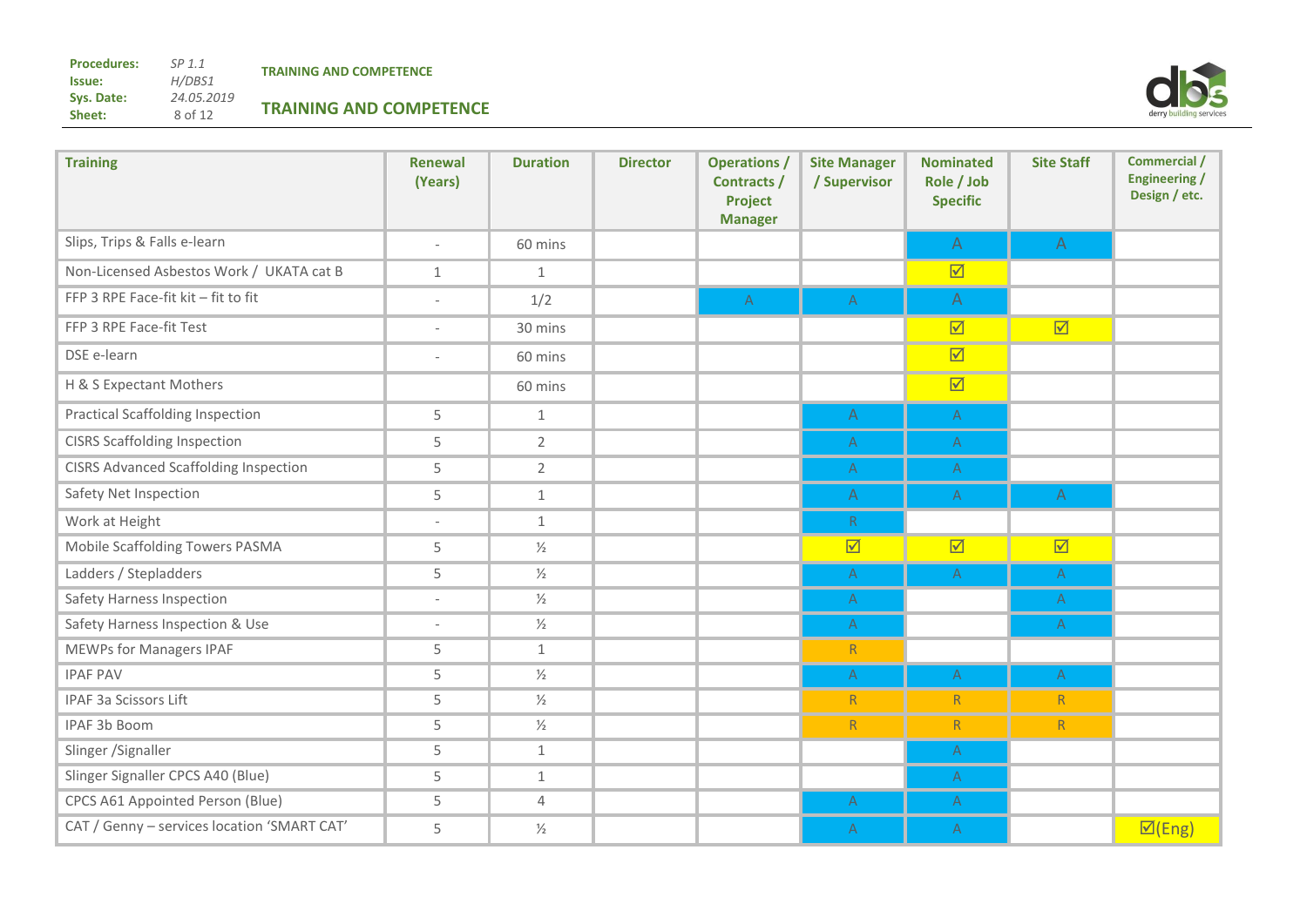*24.05.2019* 9 of 12

**Issue: Sys. Date: Sheet:**

**Procedures:**

| <b>Training</b>                              | Renewal<br>(Years)       | <b>Duration</b>          | <b>Director</b> | <b>Operations</b> /<br>Contracts /<br><b>Project</b><br><b>Manager</b> | <b>Site Manager</b><br>/ Supervisor | <b>Nominated</b><br>Role / Job<br><b>Specific</b> | <b>Site Staff</b> | Commercial /<br>Engineering /<br>Design / etc. |
|----------------------------------------------|--------------------------|--------------------------|-----------------|------------------------------------------------------------------------|-------------------------------------|---------------------------------------------------|-------------------|------------------------------------------------|
| Abrasive Wheels / Cut off Saw                | 5                        | $\frac{1}{2}$            |                 |                                                                        | R                                   | $\mathsf{A}$                                      | $\mathsf{R}$      |                                                |
| <b>Confined Space</b>                        | 5                        | $\sim$                   |                 |                                                                        |                                     | $\mathsf{A}$                                      |                   |                                                |
| Hoist Operator - Familiarisation / Training  | $\overline{\phantom{a}}$ | $\frac{1}{2}$            |                 |                                                                        |                                     | $\mathsf{A}$                                      |                   |                                                |
| Hoist Operator CPCS A20 (Blue)               | 5                        | $\overline{\phantom{a}}$ |                 |                                                                        |                                     | A                                                 |                   |                                                |
| CPCS Telehandler A17 (Blue)                  | 5                        | $\overline{\phantom{a}}$ |                 |                                                                        |                                     | A                                                 |                   |                                                |
| <b>CPCS Red Card (Trained Operator)</b>      | $\overline{2}$           | $\overline{\phantom{a}}$ |                 |                                                                        |                                     | $\overline{\mathbb{M}}$                           |                   |                                                |
| <b>CPCS Blue Card (Experienced Operator)</b> | 5                        | $\overline{\phantom{a}}$ |                 |                                                                        |                                     | $\overline{\mathbf{M}}$                           |                   |                                                |
| Other on Business Need basis                 | As required              | $\overline{\phantom{a}}$ | A               | A                                                                      | $\mathsf{A}$                        | A                                                 | $\mathcal{A}$     | A                                              |

 $\overline{M}$  = Mandatory  $R$  = Recommended  $A$  = Available

- **Training should be arranged via Sharon Bass, course overview summaries are available on request.**
- It is expected that all Employees who work on a construction site hold or are in the process of obtaining a CSCS Card, and are registered with the Scheme.
- Support will be given in achieving NVQ Qualifications for achievement of CSCS / CPCS (Blue) cards.
- Holders of CPCS Red cards (Trained Operator) / non–CPCS cards where there is a CPCS Category will be expected to upgrade to a Blue card (Competent Operator) on or before expiry of their Red card – NVQ / assessment required – Red cards are valid for up to 2 years and are NON RENEWABLE
- Any other technical / safety training not on this matrix, delivered in-Company or at site should be recorded. Please ensure any copies of training certificates issued locally are sent to Sharon Bass - [sharon.bass@derry-bs.co.uk](mailto:sharon.bass@derry-bs.co.uk) to ensure our records are kept up to date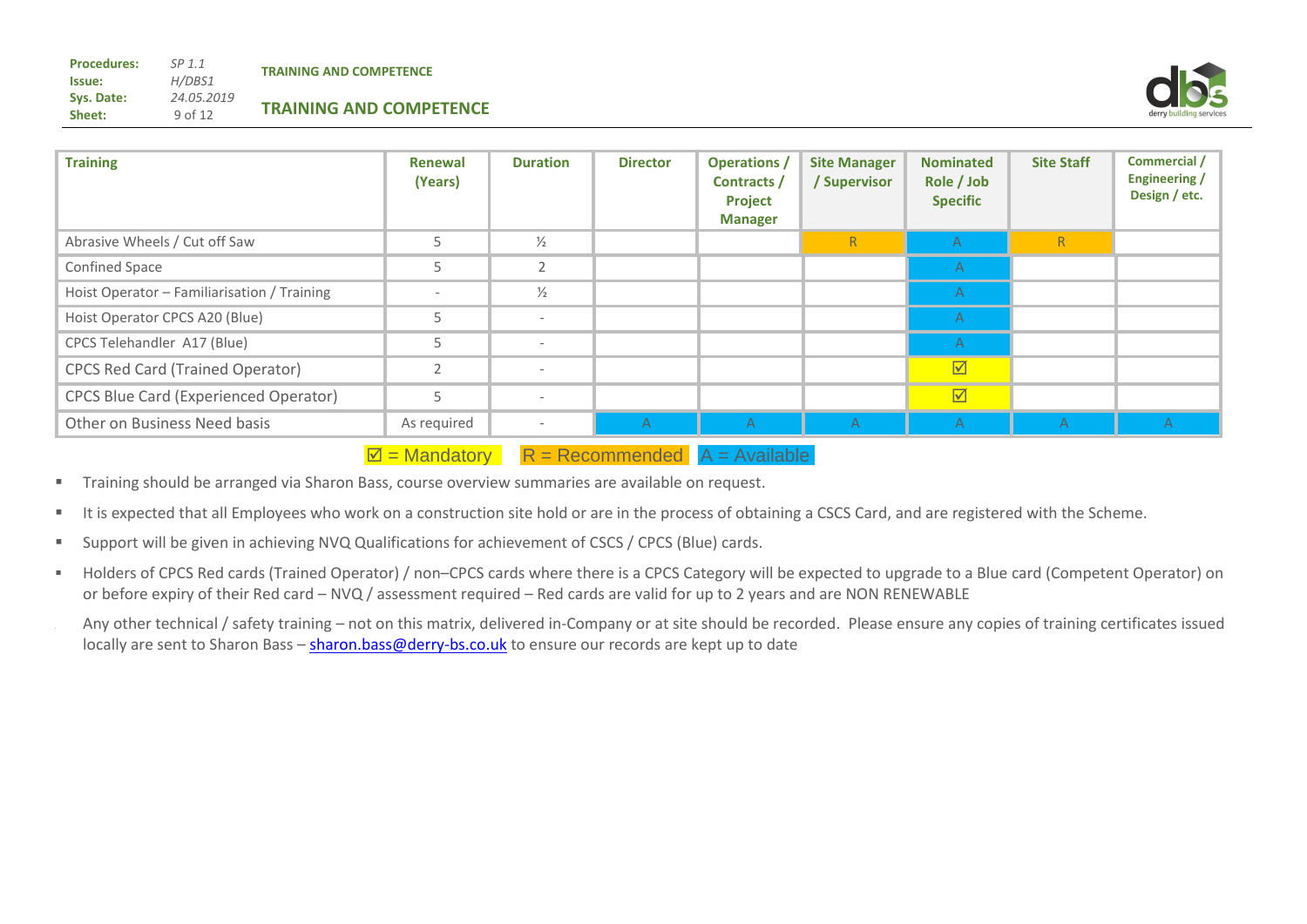| <b>Procedures:</b> | SP <sub>1.1</sub> |
|--------------------|-------------------|
| lssue:             | H/DBS1            |
| Sys. Date          | 24.05.2019        |
| Sheet:             | 10 of 12          |

# **TRAINING AND COMPETENCE**



|                   |                                                                       | Table 1 CSCS and Competence Schemes recognised by Bowmer and Kirkland Ltd                      |  |  |  |  |
|-------------------|-----------------------------------------------------------------------|------------------------------------------------------------------------------------------------|--|--|--|--|
| <b>ACAD</b>       |                                                                       | Thermal Insulation Contractors Association - Asbestos removal Industry.                        |  |  |  |  |
| <b>ARCA</b>       |                                                                       | Asbestos Removal Contractors Association - Asbestos removal Industry.                          |  |  |  |  |
| <b>AITT</b>       |                                                                       | Association of Industrial Truck Trainers covers industry use of industrial trucks (FLT).       |  |  |  |  |
| <b>BES</b>        |                                                                       | Building Engineering Services CITB-Construction Skills that provides training, assessment and  |  |  |  |  |
|                   |                                                                       | certification for people who work with, electrics, gas, water, steam and refrigerants.         |  |  |  |  |
| <b>BICS</b>       |                                                                       | Operator's proficiency training scheme - cleaners                                              |  |  |  |  |
| <b>BIOH</b>       |                                                                       | British Institute of Occupational Hygiene - Asbestos surveyors                                 |  |  |  |  |
| <b>UKAS</b>       |                                                                       |                                                                                                |  |  |  |  |
| <b>BLA</b>        |                                                                       | <b>British Locksmiths Association</b>                                                          |  |  |  |  |
| <b>BT</b>         |                                                                       | BT / Openreach / IOSH 'Passport' scheme for telecom engineers                                  |  |  |  |  |
| <b>CSCS</b>       |                                                                       | See Page 11 of this procedure for card types                                                   |  |  |  |  |
| <b>CSCS</b>       | ACE                                                                   | <b>Engineering Construction Workers</b>                                                        |  |  |  |  |
| <b>Partner</b>    | <b>ALLMI</b>                                                          | Lorry Loaders                                                                                  |  |  |  |  |
| <b>Cards</b>      | <b>CCDO</b>                                                           | Demolition                                                                                     |  |  |  |  |
| which carry       | <b>CISRS</b>                                                          | Scaffolders                                                                                    |  |  |  |  |
| the CSCS          | <b>CPCS</b>                                                           | <b>Plant Operators</b>                                                                         |  |  |  |  |
| logo/             | <b>CSR</b>                                                            | Cards issued in Northern Ireland                                                               |  |  |  |  |
| hologram          | <b>CSWIP</b>                                                          | Welding and Joining                                                                            |  |  |  |  |
|                   | <b>DSA</b>                                                            | <b>Drilling and Sawing Association</b>                                                         |  |  |  |  |
|                   | ECS                                                                   | Electricians                                                                                   |  |  |  |  |
|                   | <b>EUSR</b>                                                           | Utilities                                                                                      |  |  |  |  |
|                   | <b>FISS</b>                                                           | <b>Highway Fencing</b>                                                                         |  |  |  |  |
|                   | <b>GEA</b>                                                            | <b>Garage Equipment Installers</b>                                                             |  |  |  |  |
|                   | <b>ICATS</b>                                                          | <b>Industrial Coating</b>                                                                      |  |  |  |  |
|                   | <b>JIB</b>                                                            | Plumbers in England & Wales                                                                    |  |  |  |  |
|                   | LEEA                                                                  | <b>Lifting Equipment Engineers</b>                                                             |  |  |  |  |
|                   | <b>LISS</b>                                                           | Landscaping                                                                                    |  |  |  |  |
|                   | <b>MPQC</b>                                                           | <b>Extractive Plant Operators</b>                                                              |  |  |  |  |
|                   | <b>NPORS</b>                                                          | <b>Plant Operators</b>                                                                         |  |  |  |  |
|                   | PAL IPAF                                                              | PAL - Powered access operators                                                                 |  |  |  |  |
|                   | Q(GQA)                                                                | Glazing Note: common replacement for CRO White CSCS Cards                                      |  |  |  |  |
|                   | SAFed                                                                 | <b>Engineering Inspectors</b>                                                                  |  |  |  |  |
|                   | <b>SEIRS</b>                                                          | Storage Equipment Installers (racking / mezzanine) - Refer to H & S Department                 |  |  |  |  |
|                   | <b>SICCS</b><br>Skillcard                                             | Shop fitters                                                                                   |  |  |  |  |
|                   | <b>SNJIB</b>                                                          | Heating, ventilating, air conditioning and refrigeration<br>Plumbers in Scotland               |  |  |  |  |
|                   | <b>SSPC</b>                                                           | Train the painter - Coating Applicator Training & Certification                                |  |  |  |  |
|                   | <b>TTM</b>                                                            | <b>Temporary Traffic Management</b>                                                            |  |  |  |  |
| <b>Gas safe</b>   |                                                                       | (Previously CORGI) legal requirement for people working on gas fittings or appliances.         |  |  |  |  |
| <b>EMTA</b>       |                                                                       | Engineering & Marine Training Authority - Lift Maintenance Installation Engineering            |  |  |  |  |
| <b>FASET</b>      |                                                                       | FASET is required from all operatives who are involved in erecting safety nets on site.        |  |  |  |  |
| <b>IRATA</b>      |                                                                       | Industrial Rope Access Trade Association training and certification in industrial rope access. |  |  |  |  |
| <b>ITSSAR</b>     |                                                                       | Independent Training Standards Scheme and Register                                             |  |  |  |  |
| <b>JIN scheme</b> |                                                                       | JIB Electro technical Certification for electricians in the construction industry.             |  |  |  |  |
| <b>LANTRA</b>     | The Sector Skills Council for the Environmental and Land-based Sector |                                                                                                |  |  |  |  |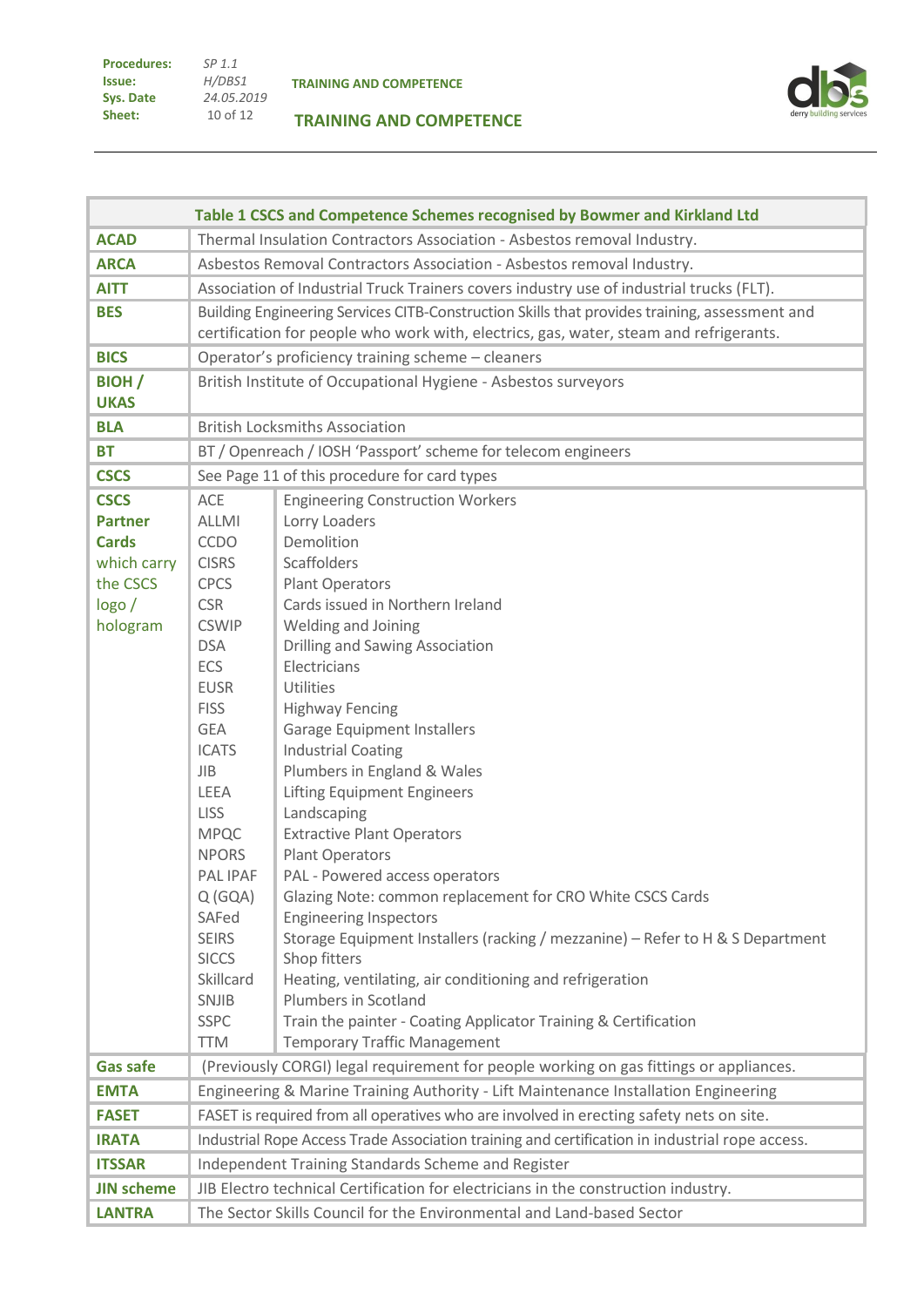| <b>Procedures:</b> | SP <sub>1.1</sub> |
|--------------------|-------------------|
| Issue:             | H/DBS1            |
| Sys. Date          | 24.05.2019        |
| Sheet:             | 11 of 12          |



#### **TRAINING AND COMPETENCE**

| <b>NRSA</b>                | New Roads and Street Works Act                                                              |
|----------------------------|---------------------------------------------------------------------------------------------|
| <b>PASMA</b>               | Prefabricated Access System Manufacturers Association - Mobile Access Towers card           |
| <b>RTITB</b>               | Road Transport Industry Training Board                                                      |
| <b>SPA</b>                 | (Safety Passport Alliance) 'Passport' schemes from food / petro-chemical specialist schemes |
| <b>UKATA</b>               | <b>Asbestos Training Standards</b>                                                          |
| <b>UKPIA</b><br><b>SPA</b> | UK Petroleum Industry Association Forecourt Contractor Safety Passport Scheme               |